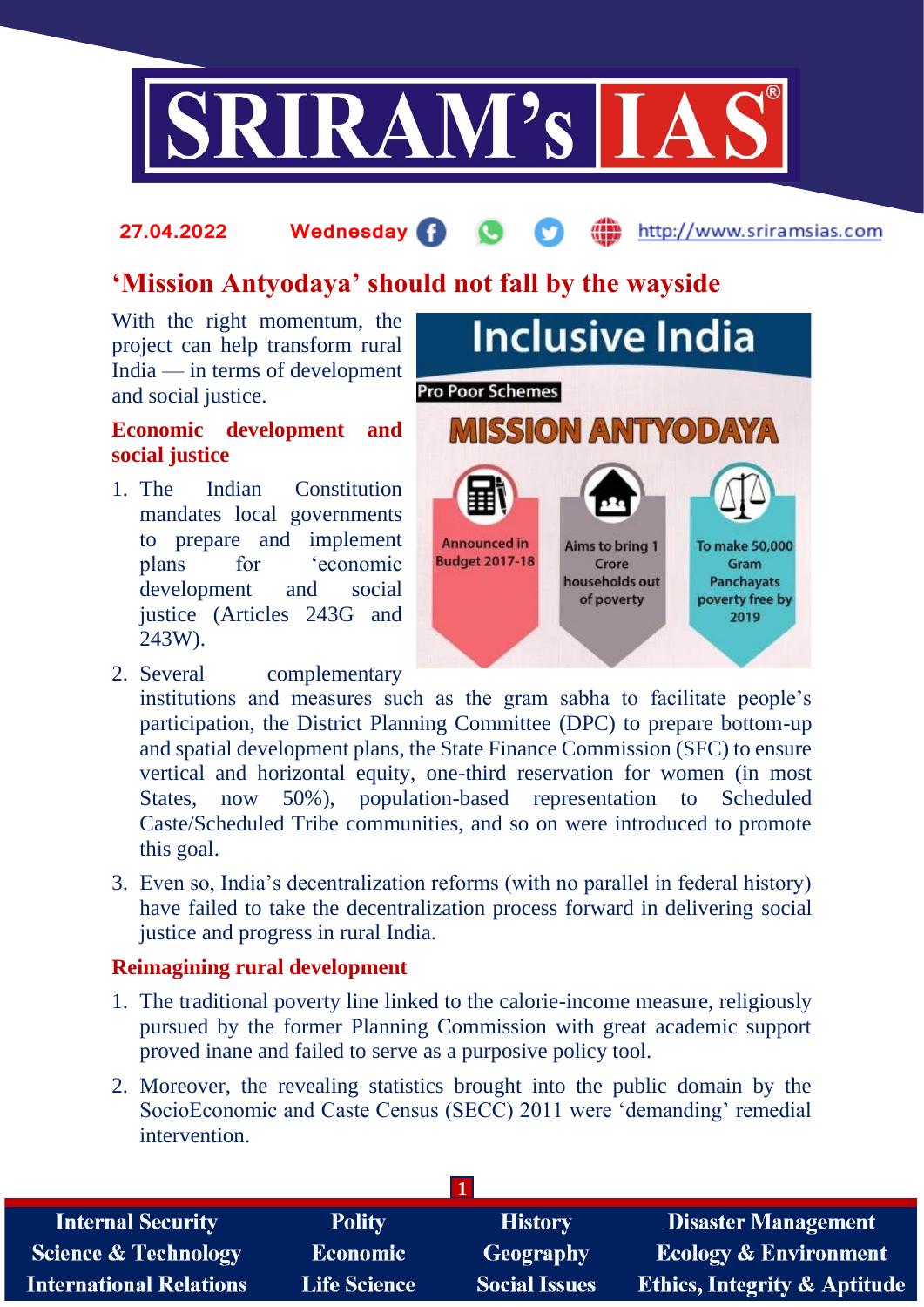

#### **27.04.2022 Wednesday** the http://www.sriramsias.com  $\bullet$

- 3. That 90% of rural households have no salaried jobs, 53.7 million households are landless, 6.89 million female-headed households have no adult member to support, 49% suffer from multiple deprivations, 51.4% derive sustenance from manual casual labour, 23.73 million are with no room or only one room to live, and so on cannot be easily dismissed by any democratic government.
- 4. Paradoxically, this happened in a country that spends more than ₹3 trillion every year for the rural poor from the Central and State Budgets and bankcredit linked self-help programmes. Indeed, the 'Mission Antyodaya' project was a needed intervention.

# **Mission Antyodaya**

- 1. Given the right momentum, the 'Mission Antyodaya' project of the Government of India launched in 2017-18 (and cast in a convergence framework avowedly to eradicate poverty in its multiple dimensions among rural households) bears great promise to revive the objectives of these great democratic reforms.
- 2. The main objective of 'Mission Antyodaya' is to ensure optimum use of resources through the convergence of various schemes that address multiple deprivations of poverty, making gram panchayat the hub of a development plan.
- 3. This planning process (whose intellectual heritage is traced to the people's plan of Kerala) is supported by an annual survey that helps to assess the various development gaps at the gram panchayat level, by collecting data regarding the 29 subjects assigned to panchayats by the Eleventh Schedule of the Constitution.
- 4. These subjects are broken down into 112 parameters for data collection using detailed questionnaires. Also, data regarding health and nutrition, social security, good governance, water management and so on are also collected.
- 5. The idea of the Ministry of Panchayati Raj to identify the gaps in basic needs at the local level, and integrate resources of various schemes, self-help groups, voluntary organizations and so on to finance them needs coordination and capacity-building of a high order.
- 6. If pursued in a genuine manner, this can foster economic development and inter-jurisdictional equity. Although two major reports, one on infrastructure

**2** 

| <b>Internal Security</b>        | <b>Polity</b>       | <b>History</b>       | Disaster Management                     |
|---------------------------------|---------------------|----------------------|-----------------------------------------|
| <b>Science &amp; Technology</b> | <b>Economic</b>     | Geography            | <b>Ecology &amp; Environment</b>        |
| <b>International Relations</b>  | <b>Life Science</b> | <b>Social Issues</b> | <b>Ethics, Integrity &amp; Aptitude</b> |